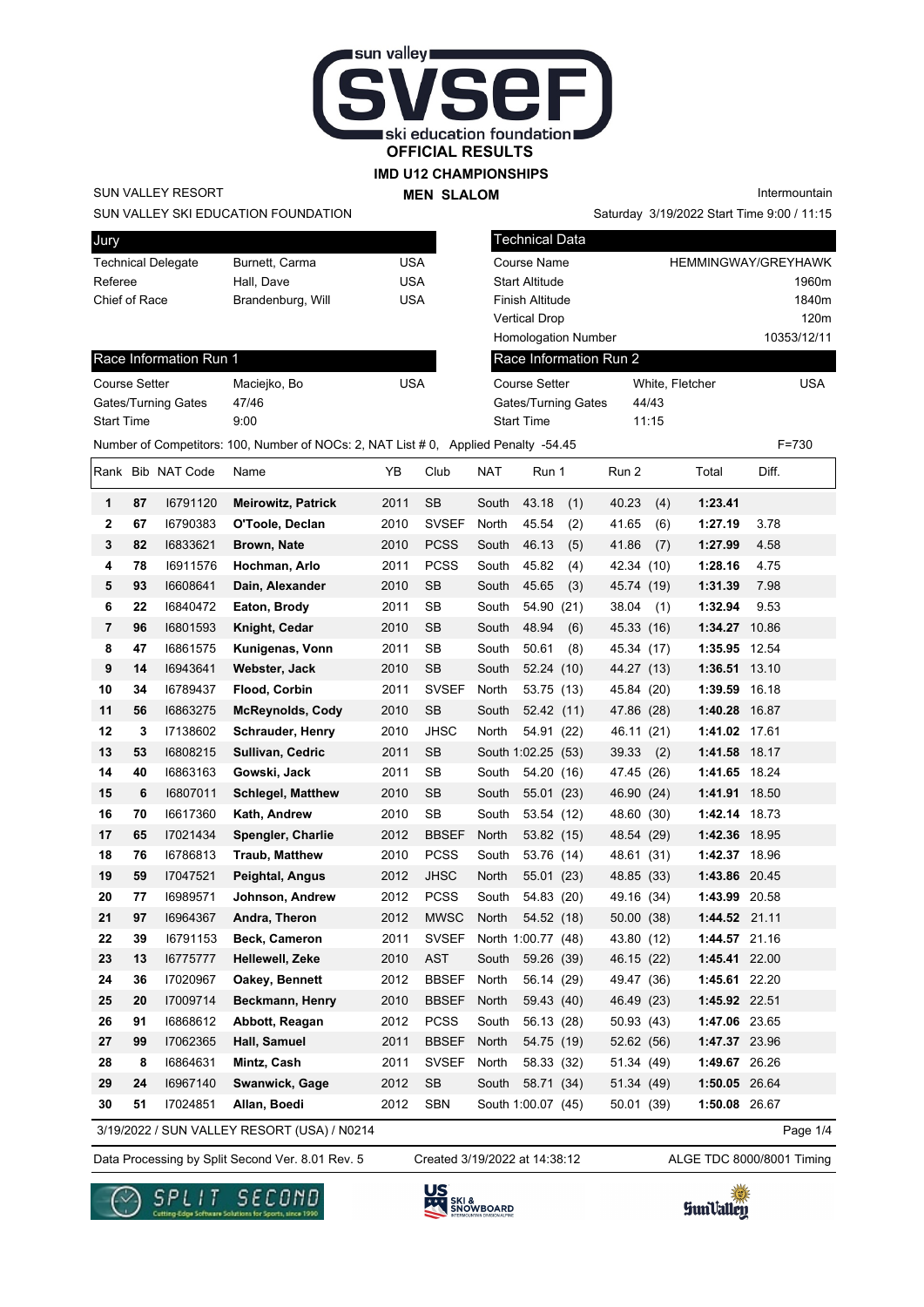## **IMD U12 CHAMPIONSHIPS MEN SLALOM OFFICIAL RESULTS**

Intermountain

|  |  | Saturday 3/19/2022 Start Time 9:00 / 11:15 |  |  |
|--|--|--------------------------------------------|--|--|
|--|--|--------------------------------------------|--|--|

|    |              |                   | SUN VALLEY SKI EDUCATION FOUNDATION |      |              |                     |             | Saturday 3/19/2022 Start Time 9:00 / 11:15 |
|----|--------------|-------------------|-------------------------------------|------|--------------|---------------------|-------------|--------------------------------------------|
|    |              | Rank Bib NAT Code | Name                                | ΥB   | Club         | <b>NAT</b><br>Run 1 | Run 2       | Total<br>Diff.                             |
| 31 | 21           | 16839683          | Ploof, Bowen                        | 2011 | <b>PCSS</b>  | South<br>59.15 (37) | 50.99 (45)  | 1:50.14 26.73                              |
| 32 | 85           | 17069509          | Nichols, Asher                      | 2012 | <b>MWSC</b>  | North<br>58.15 (31) | 52.80 (58)  | 1:50.95 27.54                              |
| 33 | 50           | 16998993          | Francis, Myles                      | 2012 | <b>TVSEF</b> | North 1:00.19 (46)  | 51.01(47)   | 1:51.20 27.79                              |
| 34 | 68           | 16786167          | Mcgrew, Jaxon                       | 2011 | <b>SVSEF</b> | North<br>59.53 (43) | 52.53 (55)  | 1:52.06 28.65                              |
| 35 | 84           | 16904291          | Gellner, Nicolas                    | 2010 | <b>PCSS</b>  | South<br>59.50 (42) | 52.79 (57)  | 1:52.29 28.88                              |
| 36 | 58           | 16947573          | <b>McNally, Liam</b>                | 2010 | <b>PCSS</b>  | South<br>58.77 (35) | 53.56 (61)  | 1:52.33 28.92                              |
| 37 | 98           | 16792239          | <b>Bledsoe, Jackson</b>             | 2011 | <b>PCSS</b>  | South<br>58.87 (36) | 53.65 (62)  | 1:52.52 29.11                              |
| 38 | 69           | 17041567          | <b>Crockett, Cruz</b>               | 2012 | TMSET        | 59.63 (44)<br>North | 53.50 (60)  | 1:53.13 29.72                              |
| 39 | 61           | 16904395          | West, Cardiff                       | 2010 | <b>PCSS</b>  | South<br>59.48 (41) | 54.38 (64)  | 1:53.86 30.45                              |
| 40 | 86           | 16900310          | <b>White, Emmett</b>                | 2010 | <b>TVSEF</b> | North<br>55.46 (26) | 58.95 (74)  | 1:54.41 31.00                              |
| 41 | 43           | 16754786          | Abbett, Oliver                      | 2010 | <b>PCSS</b>  | South 1:09.22 (66)  | 45.40 (18)  | 1:54.62 31.21                              |
| 42 | 25           | 17071030          | Tennyson, Kai                       | 2012 | <b>TMSET</b> | North 1:02.64 (54)  | 52.17 (54)  | 1:54.81 31.40                              |
| 43 | 90           | 17014937          | Lynch, William                      | 2011 | <b>JHSC</b>  | North 1:01.13 (50)  | 54.82 (66)  | 1:55.95 32.54                              |
| 44 | 79           | 16925603          | Youngtok, William                   | 2010 | <b>SB</b>    | South 51.03<br>(9)  | 1:05.76(81) | 1:56.79 33.38                              |
| 45 | 23           | 16863986          | Flack, Jax                          | 2011 | PCSS         | South 1:06.36 (61)  | 50.99 (45)  | 1:57.35 33.94                              |
| 46 | 71           | 16980700          | Hanlon, William                     | 2011 | <b>RM</b>    | South 1:01.62 (51)  | 55.80 (67)  | 1:57.42 34.01                              |
| 47 | 41           | 16999889          | Chircop, Reese                      | 2011 | <b>TVSEF</b> | North 1:07.64 (63)  | 50.52(41)   | 1:58.16 34.75                              |
| 48 | 52           | 16788783          | Inman, Thomas                       | 2010 | <b>PCSS</b>  | South 1:11.81 (68)  | 47.45 (26)  | 1:59.26 35.85                              |
| 49 | 73           | 16865020          | <b>Carnett, Zachary</b>             | 2010 | <b>SBN</b>   | South 55.02 (25)    | 1:04.82(80) | 1:59.84 36.43                              |
| 50 | 15           | 16853366          | <b>Williams, Asher</b>              | 2011 | <b>RM</b>    | South 1:05.85 (60)  | 54.02 (63)  | 1:59.87 36.46                              |
| 51 | 38           | 16906455          | Heinz, Jack                         | 2010 | <b>SVSEF</b> | North 1:08.56 (65)  | 51.49 (52)  | 2:00.05 36.64                              |
| 52 | 54           | 17134459          | Iannaccone, Griffin                 | 2012 | <b>BBSEF</b> | North 1:02.93 (55)  | 57.17 (71)  | 2:00.10 36.69                              |
| 53 | 33           | 16949007          | Cheung, Isaac                       | 2010 | SB           | South 1:10.35 (67)  | 49.95 (37)  | 2:00.30 36.89                              |
| 54 | 18           | 17035434          | Patridge, Skyelar                   | 2013 | JHSC         | North 1:08.05 (64)  | 55.96 (69)  | 2:04.01 40.60                              |
| 55 | 94           | 17097130          | Lynch, Samuel                       | 2013 | <b>JHSC</b>  | North 1:03.95 (58)  | 1:02.33(76) | 2:06.28 42.87                              |
| 56 | 29           | 16918394          | Sherman, Xavier                     | 2011 | <b>PCSS</b>  | South 1:16.91 (70)  | 50.57 (42)  | 2:07.48 44.07                              |
| 57 | 89           | 16751959          | Limburg, Wyatt                      | 2010 | <b>SVSEF</b> | North 1:04.32 (59)  | 1:04.26(78) | 2:08.58 45.17                              |
| 58 | $\mathbf{2}$ | 17034883          | Fleck, R. Felix                     | 2013 | <b>JHSC</b>  | North 1:17.87 (71)  | 56.51 (70)  | 2:14.38 50.97                              |
| 59 | 10           | 16918473          | Wade, Robert                        | 2010 | <b>JHSC</b>  | North 1:19.53 (72)  | 1:03.00(77) | 2:22.53 59.12                              |
| 60 | 55           | 17144783          | <b>Wolff, Alex</b>                  | 2011 | <b>BBSEF</b> | North 1:28.81 (73)  | 59.68 (75)  | 2:28.491:05.08                             |

#### **NOT PERMITTED TO START 1st RUN**

SUN VALLEY RESORT

|    | DID NOT START 1st RUN: 1 competitor |            |
|----|-------------------------------------|------------|
| 88 | 16758316 Stevenson Briggs           | 2010 SVSEF |

|  | 88 16758316 Stevenson, Briggs | 2010 SVSEF North |  |
|--|-------------------------------|------------------|--|
|  |                               |                  |  |

# **DID NOT FINISH 1st RUN: 15 competitors**

| 1  | 16790076 | Miller, Oliver       | 2011 | <b>PCSS</b>  | South | <b>DNF</b>   |
|----|----------|----------------------|------|--------------|-------|--------------|
| 9  | 16831607 | Logan, Anders        | 2010 | JHSC         | North | 42.25<br>(9) |
| 17 | 16870898 | Turco, Ansel         | 2011 | <b>PCSS</b>  | South | 49.27 (35)   |
| 19 | 16750802 | Bland, Ryan          | 2010 | <b>SB</b>    | South | 39.61<br>(3) |
| 27 | 17127431 | Andrasko, G. William | 2013 | <b>SBN</b>   | South | 58.82 (73)   |
| 31 | 16679424 | Lamm, Bode           | 2010 | <b>MWSC</b>  | North | (5)<br>40.47 |
| 35 | 16947782 | <b>Grant, Alex</b>   | 2013 | <b>SVSEF</b> | North | <b>DSQ</b>   |
| 37 | 16887040 | Robins, Sam          | 2012 | <b>SVSEF</b> | North | <b>DSQ</b>   |

#### 3/19/2022 / SUN VALLEY RESORT (USA) / N0214

Data Processing by Split Second Ver. 8.01 Rev. 5 Created 3/19/2022 at 14:38:12 ALGE TDC 8000/8001 Timing

Created 3/19/2022 at 14:38:12

Page 2/4





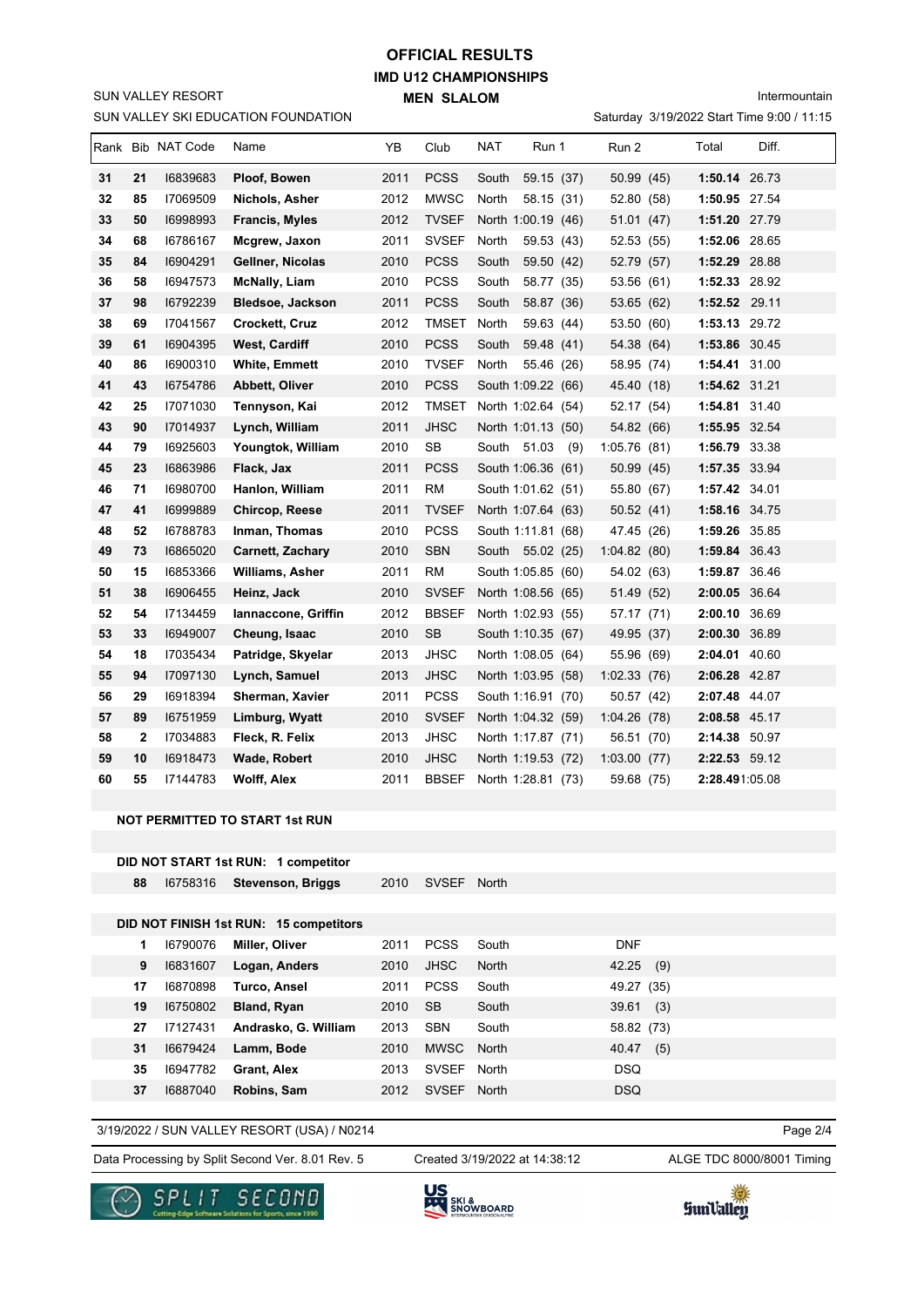## **IMD U12 CHAMPIONSHIPS MEN SLALOM OFFICIAL RESULTS**

Intermountain

|     | Rank Bib NAT Code | Name                                                                                                                                                                                                                                                                                                                                                                                                                                                                                                                                                                                                                                                                                                                                                                                                                                                                                                                                                                                                                                                                                                                                                                                                                                                                                                                                                                                                                                                                                                                                                                                              | YB   | Club         | <b>NAT</b> |  | Run 2      |     | Total | Diff. |
|-----|-------------------|---------------------------------------------------------------------------------------------------------------------------------------------------------------------------------------------------------------------------------------------------------------------------------------------------------------------------------------------------------------------------------------------------------------------------------------------------------------------------------------------------------------------------------------------------------------------------------------------------------------------------------------------------------------------------------------------------------------------------------------------------------------------------------------------------------------------------------------------------------------------------------------------------------------------------------------------------------------------------------------------------------------------------------------------------------------------------------------------------------------------------------------------------------------------------------------------------------------------------------------------------------------------------------------------------------------------------------------------------------------------------------------------------------------------------------------------------------------------------------------------------------------------------------------------------------------------------------------------------|------|--------------|------------|--|------------|-----|-------|-------|
| 57  | 16855747          | Lighthart, Zachary                                                                                                                                                                                                                                                                                                                                                                                                                                                                                                                                                                                                                                                                                                                                                                                                                                                                                                                                                                                                                                                                                                                                                                                                                                                                                                                                                                                                                                                                                                                                                                                | 2012 | <b>JHSC</b>  | North      |  |            |     |       |       |
| 60  | 16943658          | Webster, Quinn                                                                                                                                                                                                                                                                                                                                                                                                                                                                                                                                                                                                                                                                                                                                                                                                                                                                                                                                                                                                                                                                                                                                                                                                                                                                                                                                                                                                                                                                                                                                                                                    | 2012 | <b>SB</b>    | South      |  |            |     |       |       |
| 62  | 16792061          | Flynn, Henry                                                                                                                                                                                                                                                                                                                                                                                                                                                                                                                                                                                                                                                                                                                                                                                                                                                                                                                                                                                                                                                                                                                                                                                                                                                                                                                                                                                                                                                                                                                                                                                      | 2010 |              |            |  |            |     |       |       |
| 75  | 16931542          | Doetsch, Hudson                                                                                                                                                                                                                                                                                                                                                                                                                                                                                                                                                                                                                                                                                                                                                                                                                                                                                                                                                                                                                                                                                                                                                                                                                                                                                                                                                                                                                                                                                                                                                                                   | 2012 | <b>PCSS</b>  | South      |  |            |     |       |       |
| 81  | 17069497          | Nichols, Jonathan                                                                                                                                                                                                                                                                                                                                                                                                                                                                                                                                                                                                                                                                                                                                                                                                                                                                                                                                                                                                                                                                                                                                                                                                                                                                                                                                                                                                                                                                                                                                                                                 | 2010 | <b>MWSC</b>  | North      |  |            |     |       |       |
| 92  | 16892497          | Lynch, Cole                                                                                                                                                                                                                                                                                                                                                                                                                                                                                                                                                                                                                                                                                                                                                                                                                                                                                                                                                                                                                                                                                                                                                                                                                                                                                                                                                                                                                                                                                                                                                                                       | 2010 | <b>PCSS</b>  | South      |  |            |     |       |       |
| 100 | 16789070          | O'Donnell, Axel                                                                                                                                                                                                                                                                                                                                                                                                                                                                                                                                                                                                                                                                                                                                                                                                                                                                                                                                                                                                                                                                                                                                                                                                                                                                                                                                                                                                                                                                                                                                                                                   | 2010 |              |            |  |            |     |       |       |
|     |                   |                                                                                                                                                                                                                                                                                                                                                                                                                                                                                                                                                                                                                                                                                                                                                                                                                                                                                                                                                                                                                                                                                                                                                                                                                                                                                                                                                                                                                                                                                                                                                                                                   |      |              |            |  |            |     |       |       |
|     |                   |                                                                                                                                                                                                                                                                                                                                                                                                                                                                                                                                                                                                                                                                                                                                                                                                                                                                                                                                                                                                                                                                                                                                                                                                                                                                                                                                                                                                                                                                                                                                                                                                   |      |              |            |  |            |     |       |       |
| 4   | 16781756          | Turner, Sebastian                                                                                                                                                                                                                                                                                                                                                                                                                                                                                                                                                                                                                                                                                                                                                                                                                                                                                                                                                                                                                                                                                                                                                                                                                                                                                                                                                                                                                                                                                                                                                                                 | 2010 | <b>PCSS</b>  | South      |  |            | (8) |       |       |
| 7   | 16788702          | Sattelmeier, Hugo                                                                                                                                                                                                                                                                                                                                                                                                                                                                                                                                                                                                                                                                                                                                                                                                                                                                                                                                                                                                                                                                                                                                                                                                                                                                                                                                                                                                                                                                                                                                                                                 | 2010 | <b>PCSS</b>  | South      |  |            |     |       |       |
| 16  | 17134355          | Demkowicz, Aiden                                                                                                                                                                                                                                                                                                                                                                                                                                                                                                                                                                                                                                                                                                                                                                                                                                                                                                                                                                                                                                                                                                                                                                                                                                                                                                                                                                                                                                                                                                                                                                                  | 2011 | <b>PCSS</b>  | South      |  |            |     |       |       |
| 26  | 16791921          | Lloyd, Thijs                                                                                                                                                                                                                                                                                                                                                                                                                                                                                                                                                                                                                                                                                                                                                                                                                                                                                                                                                                                                                                                                                                                                                                                                                                                                                                                                                                                                                                                                                                                                                                                      | 2011 | <b>SVSEF</b> | North      |  |            |     |       |       |
| 32  | 16950843          | Lamb, Coen                                                                                                                                                                                                                                                                                                                                                                                                                                                                                                                                                                                                                                                                                                                                                                                                                                                                                                                                                                                                                                                                                                                                                                                                                                                                                                                                                                                                                                                                                                                                                                                        | 2011 | <b>SVSEF</b> | North      |  | <b>DSQ</b> |     |       |       |
| 44  | 17058136          | Gootnick, Asher                                                                                                                                                                                                                                                                                                                                                                                                                                                                                                                                                                                                                                                                                                                                                                                                                                                                                                                                                                                                                                                                                                                                                                                                                                                                                                                                                                                                                                                                                                                                                                                   | 2012 | <b>TVSEF</b> | North      |  |            |     |       |       |
| 45  | 17029087          | <b>Tyler, Zane</b>                                                                                                                                                                                                                                                                                                                                                                                                                                                                                                                                                                                                                                                                                                                                                                                                                                                                                                                                                                                                                                                                                                                                                                                                                                                                                                                                                                                                                                                                                                                                                                                | 2012 | <b>PCSS</b>  | South      |  |            |     |       |       |
| 48  | 16813864          | Snyder, Jake                                                                                                                                                                                                                                                                                                                                                                                                                                                                                                                                                                                                                                                                                                                                                                                                                                                                                                                                                                                                                                                                                                                                                                                                                                                                                                                                                                                                                                                                                                                                                                                      | 2010 | <b>PCSS</b>  | South      |  |            |     |       |       |
| 49  | 17035781          | Lawrence, Tristan                                                                                                                                                                                                                                                                                                                                                                                                                                                                                                                                                                                                                                                                                                                                                                                                                                                                                                                                                                                                                                                                                                                                                                                                                                                                                                                                                                                                                                                                                                                                                                                 | 2010 | <b>PCSS</b>  | South      |  |            |     |       |       |
| 83  | 17046093          | Van Gelder, William                                                                                                                                                                                                                                                                                                                                                                                                                                                                                                                                                                                                                                                                                                                                                                                                                                                                                                                                                                                                                                                                                                                                                                                                                                                                                                                                                                                                                                                                                                                                                                               | 2012 | <b>JHSC</b>  | North      |  |            |     |       |       |
|     |                   |                                                                                                                                                                                                                                                                                                                                                                                                                                                                                                                                                                                                                                                                                                                                                                                                                                                                                                                                                                                                                                                                                                                                                                                                                                                                                                                                                                                                                                                                                                                                                                                                   |      |              |            |  |            |     |       |       |
|     |                   | SUN VALLEY SKI EDUCATION FOUNDATION<br>Saturday 3/19/2022 Start Time 9:00 / 11:15<br>Run 1<br>48.70 (32)<br>45.22 (15)<br>SVSEF North<br>42.89 (11)<br>51.56 (53)<br>44.92 (14)<br>57.85 (72)<br>SVSEF North<br>53.25 (59)<br><b>DISQUALIFIED 1st RUN: 10 competitors</b><br>Gate 20<br>42.17<br>51.44 (51)<br>Gate 27<br>51.10 (48)<br>Gate 28<br>47.00 (25)<br>Gate 27<br>Gate 23<br>1:04.61 (79)<br>Gate 27<br>54.58 (65)<br>Gate 39<br>Gate 34<br>50.06 (40)<br>50.95 (44)<br>Gate 23<br>Gate 2<br>55.86 (68)<br><b>NOT PERMITTED TO START 2nd RUN</b><br><b>DID NOT START 2nd RUN</b><br>DID NOT FINISH 2nd RUN: 6 competitors<br><b>PCSS</b><br><b>DNF</b><br><b>Wilkinson, Chase</b><br>2011<br>South 1:15.51 (69)<br><b>SVSEF</b><br><b>DNF</b><br>Schlatter, Jake<br>2010<br>North 1:03.14 (56)<br><b>DNF</b><br>Questad, Henry<br>2011<br><b>SVSEF</b><br>North<br>56.03 (27)<br><b>PCSS</b><br><b>DNF</b><br>Lynch, Toben<br>2012<br>South<br>58.48 (33)<br>Johnson, Feren<br>2010<br><b>PCSS</b><br>50.50<br><b>DNF</b><br>South<br>(7)<br>2013<br>DNF<br>Smith, Finn<br><b>BBSEF</b><br>North 1:32.77 (74)<br>DISQUALIFIED 2nd RUN: 8 competitors<br><b>DSQ</b><br>Lindell, Remy<br>2012<br><b>JHSC</b><br>North 1:06.77 (62)<br>Gate 43<br>Zorkendorfer, Benedict<br>2012<br>JHSC<br>North 1:00.68 (47)<br>DSQ.<br>Gate 43<br>Young, Miles<br>2011<br><b>SB</b><br>South 54.34 (17)<br><b>DSQ</b><br>Gate 43<br>Gardner, Rowan<br>2010<br><b>TVSEF</b><br>North 1:02.08 (52)<br>DSQ.<br>Gate 43<br>Sammis, Kai<br>2010<br><b>SVSEF</b><br><b>DSQ</b><br>North 57.44 (30)<br>Gate 43 |      |              |            |  |            |     |       |       |
|     |                   |                                                                                                                                                                                                                                                                                                                                                                                                                                                                                                                                                                                                                                                                                                                                                                                                                                                                                                                                                                                                                                                                                                                                                                                                                                                                                                                                                                                                                                                                                                                                                                                                   |      |              |            |  |            |     |       |       |
|     |                   |                                                                                                                                                                                                                                                                                                                                                                                                                                                                                                                                                                                                                                                                                                                                                                                                                                                                                                                                                                                                                                                                                                                                                                                                                                                                                                                                                                                                                                                                                                                                                                                                   |      |              |            |  |            |     |       |       |
|     |                   |                                                                                                                                                                                                                                                                                                                                                                                                                                                                                                                                                                                                                                                                                                                                                                                                                                                                                                                                                                                                                                                                                                                                                                                                                                                                                                                                                                                                                                                                                                                                                                                                   |      |              |            |  |            |     |       |       |
|     |                   |                                                                                                                                                                                                                                                                                                                                                                                                                                                                                                                                                                                                                                                                                                                                                                                                                                                                                                                                                                                                                                                                                                                                                                                                                                                                                                                                                                                                                                                                                                                                                                                                   |      |              |            |  |            |     |       |       |
| 5   | 16840944          |                                                                                                                                                                                                                                                                                                                                                                                                                                                                                                                                                                                                                                                                                                                                                                                                                                                                                                                                                                                                                                                                                                                                                                                                                                                                                                                                                                                                                                                                                                                                                                                                   |      |              |            |  |            |     |       |       |
| 46  | 16678817          |                                                                                                                                                                                                                                                                                                                                                                                                                                                                                                                                                                                                                                                                                                                                                                                                                                                                                                                                                                                                                                                                                                                                                                                                                                                                                                                                                                                                                                                                                                                                                                                                   |      |              |            |  |            |     |       |       |
| 64  | 16888895          |                                                                                                                                                                                                                                                                                                                                                                                                                                                                                                                                                                                                                                                                                                                                                                                                                                                                                                                                                                                                                                                                                                                                                                                                                                                                                                                                                                                                                                                                                                                                                                                                   |      |              |            |  |            |     |       |       |
| 74  | 16959314          |                                                                                                                                                                                                                                                                                                                                                                                                                                                                                                                                                                                                                                                                                                                                                                                                                                                                                                                                                                                                                                                                                                                                                                                                                                                                                                                                                                                                                                                                                                                                                                                                   |      |              |            |  |            |     |       |       |
| 80  | 16989553          |                                                                                                                                                                                                                                                                                                                                                                                                                                                                                                                                                                                                                                                                                                                                                                                                                                                                                                                                                                                                                                                                                                                                                                                                                                                                                                                                                                                                                                                                                                                                                                                                   |      |              |            |  |            |     |       |       |
| 95  | 17148037          |                                                                                                                                                                                                                                                                                                                                                                                                                                                                                                                                                                                                                                                                                                                                                                                                                                                                                                                                                                                                                                                                                                                                                                                                                                                                                                                                                                                                                                                                                                                                                                                                   |      |              |            |  |            |     |       |       |
|     |                   |                                                                                                                                                                                                                                                                                                                                                                                                                                                                                                                                                                                                                                                                                                                                                                                                                                                                                                                                                                                                                                                                                                                                                                                                                                                                                                                                                                                                                                                                                                                                                                                                   |      |              |            |  |            |     |       |       |
|     |                   |                                                                                                                                                                                                                                                                                                                                                                                                                                                                                                                                                                                                                                                                                                                                                                                                                                                                                                                                                                                                                                                                                                                                                                                                                                                                                                                                                                                                                                                                                                                                                                                                   |      |              |            |  |            |     |       |       |
| 11  | 17046575          |                                                                                                                                                                                                                                                                                                                                                                                                                                                                                                                                                                                                                                                                                                                                                                                                                                                                                                                                                                                                                                                                                                                                                                                                                                                                                                                                                                                                                                                                                                                                                                                                   |      |              |            |  |            |     |       |       |
| 12  | 17046672          |                                                                                                                                                                                                                                                                                                                                                                                                                                                                                                                                                                                                                                                                                                                                                                                                                                                                                                                                                                                                                                                                                                                                                                                                                                                                                                                                                                                                                                                                                                                                                                                                   |      |              |            |  |            |     |       |       |
| 28  | 16739998          |                                                                                                                                                                                                                                                                                                                                                                                                                                                                                                                                                                                                                                                                                                                                                                                                                                                                                                                                                                                                                                                                                                                                                                                                                                                                                                                                                                                                                                                                                                                                                                                                   |      |              |            |  |            |     |       |       |
| 30  | 16920759          |                                                                                                                                                                                                                                                                                                                                                                                                                                                                                                                                                                                                                                                                                                                                                                                                                                                                                                                                                                                                                                                                                                                                                                                                                                                                                                                                                                                                                                                                                                                                                                                                   |      |              |            |  |            |     |       |       |
| 42  | 16792652          |                                                                                                                                                                                                                                                                                                                                                                                                                                                                                                                                                                                                                                                                                                                                                                                                                                                                                                                                                                                                                                                                                                                                                                                                                                                                                                                                                                                                                                                                                                                                                                                                   |      |              |            |  |            |     |       |       |

Data Processing by Split Second Ver. 8.01 Rev. 5 Created 3/19/2022 at 14:38:12 ALGE TDC 8000/8001 Timing

SPLIT

3/19/2022 / SUN VALLEY RESORT (USA) / N0214

SECOND

SUN VALLEY RESORT

**US**<br>SKI &<br>SNOWBOARD

Created 3/19/2022 at 14:38:12

 I7061130 **Cuttlers, Samuel** 2010 BBSEF North 1:00.77 (48) DSQ Gate 43 I7061629 **Bartich, Miles** 2011 BBSEF North 59.19 (38) DSQ Gate 43 I7148020 **Smith, Liam** 2010 BBSEF North 1:03.67 (57) DSQ Gate 43



Page 3/4